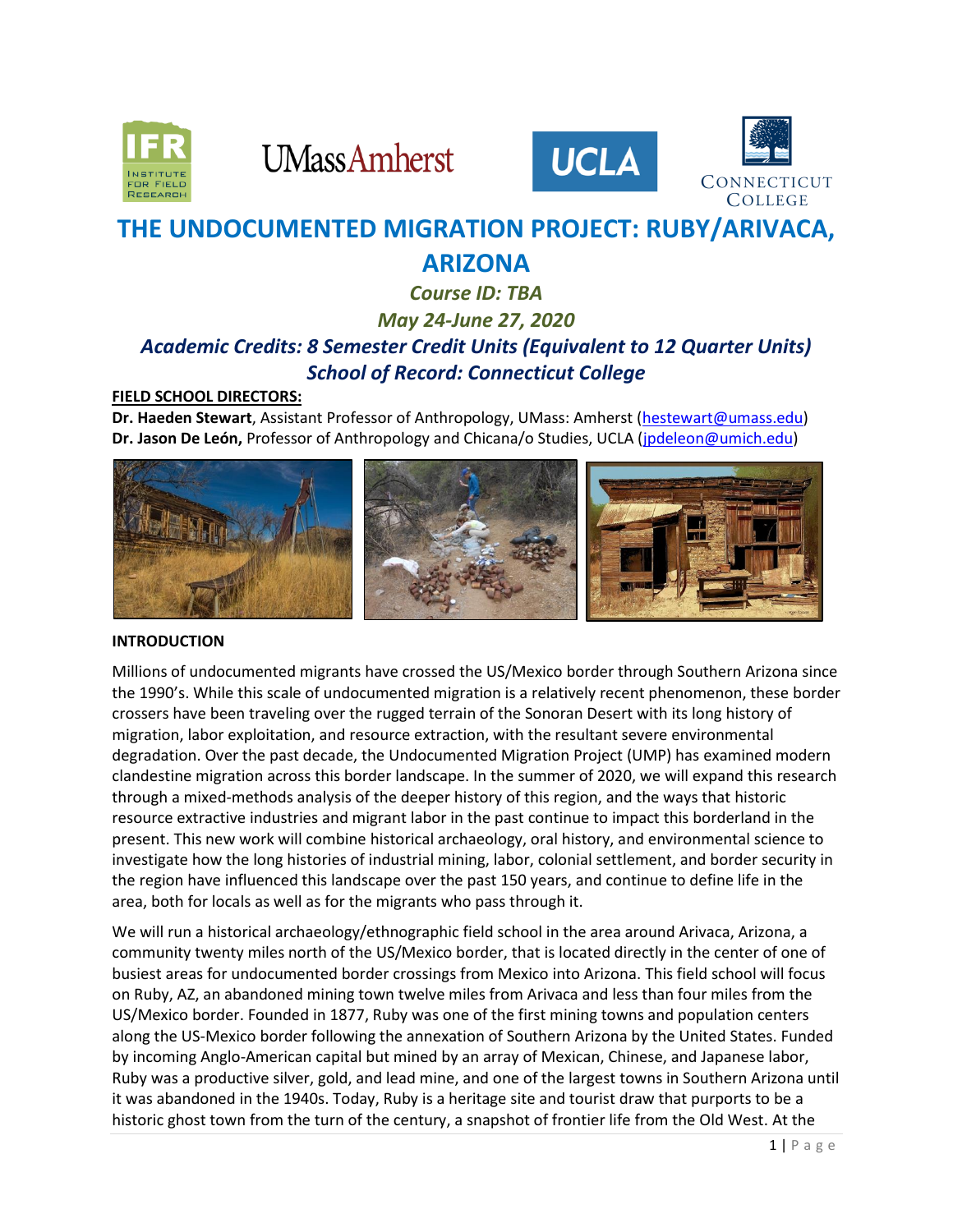same time, the old tailings ponds and mountains of mining waste continue to leach heavy metals into the surrounding environment.

During this field school we will establish two interconnected field sites, one in Ruby and one in Arivaca. In Ruby, we will survey, excavate, and perform limited environmental tests on the material remains of the mining community. This analysis will focus on reconstructing the history of the settlement of Ruby, the daily lives of the migrant labor force that made up the community (who are often ignored in historical descriptions of the site), as well as the effects of mining on the local community and surrounding environment. Alongside this study of the history of Ruby as a mining town and its connection to contemporary trends of settlement, migration, labor, and environmental transformation in the borderlands, this project will also investigate the ongoing social life of Ruby as a site of heritage, a site of migration, and a vector for toxic heavy metals.

As we survey the historic remains of Ruby, we will also survey contemporary material culture left behind by tourists, migrants, and the Border Patrol. Testing the soils for heavy metals associated with gold, silver, and lead mining throughout the site will help reconstruct the history of toxic heavy metal exposure that defined life in Ruby, as well as the ongoing effects these toxins have had on the local environment and contemporary regional community. This study of Ruby will be combined with local interviews and oral histories with residents of Arivaca, concerning the early mining history of the region, the role of Ruby to local tourism as well as towards local identity. We will interview families with long histories in the area, tourists who are visiting Ruby, federal law enforcement who often patrol the site, as well as Arivacan locals concerning their own connection to the site.

# **ACADEMIC CREDIT UNITS & TRANSCRIPTS**

**Credit Units**: Attending students will be awarded 8 semester credit units (equivalent to 12 quarter credit units) through our academic partner, Connecticut College. Connecticut College is a private, highly ranked liberal arts institution with a deep commitment to undergraduate education. Students will receive a letter grade for attending this field school (see grading assessment and matrix). This field school provides a minimum of 160 direct instructional hours. Students are encouraged to discuss the transferability of credit units with faculty and registrars at their home institution prior to attending this field school.

**Transcripts**: An official copy of transcripts will be mailed to the permanent address listed by students on their online application. One more transcript may be sent to the student home institution at no cost. Additional transcripts may be ordered at any time through the National Student Clearinghouse: [http://bit.ly/2hvurkl.](http://bit.ly/2hvurkl)

# **COURSE OBJECTIVES**

The Undocumented Migration Project field school trains students to use a combination of different methods to study the history of migration and the US/Mexico border in the American Southwest. This course has five primary goals. 1) To provide students with hands on training in the techniques of archaeology, which includes survey and mapping, material culture analysis, excavation, field photography, and cataloguing methods. 2) To train students in some of the basic techniques of oral history and ethnography. 3) To provide students with practical working knowledge of how these various methods can be used to answer anthropological research questions. 4) To familiarize students with the history of the border in the American Southwest, and a number of the anthropological and political issues that surround this history. 5) To have students develop self-directed research projects over the course of the five weeks. In addition to hands on field training, the students will also take field trips and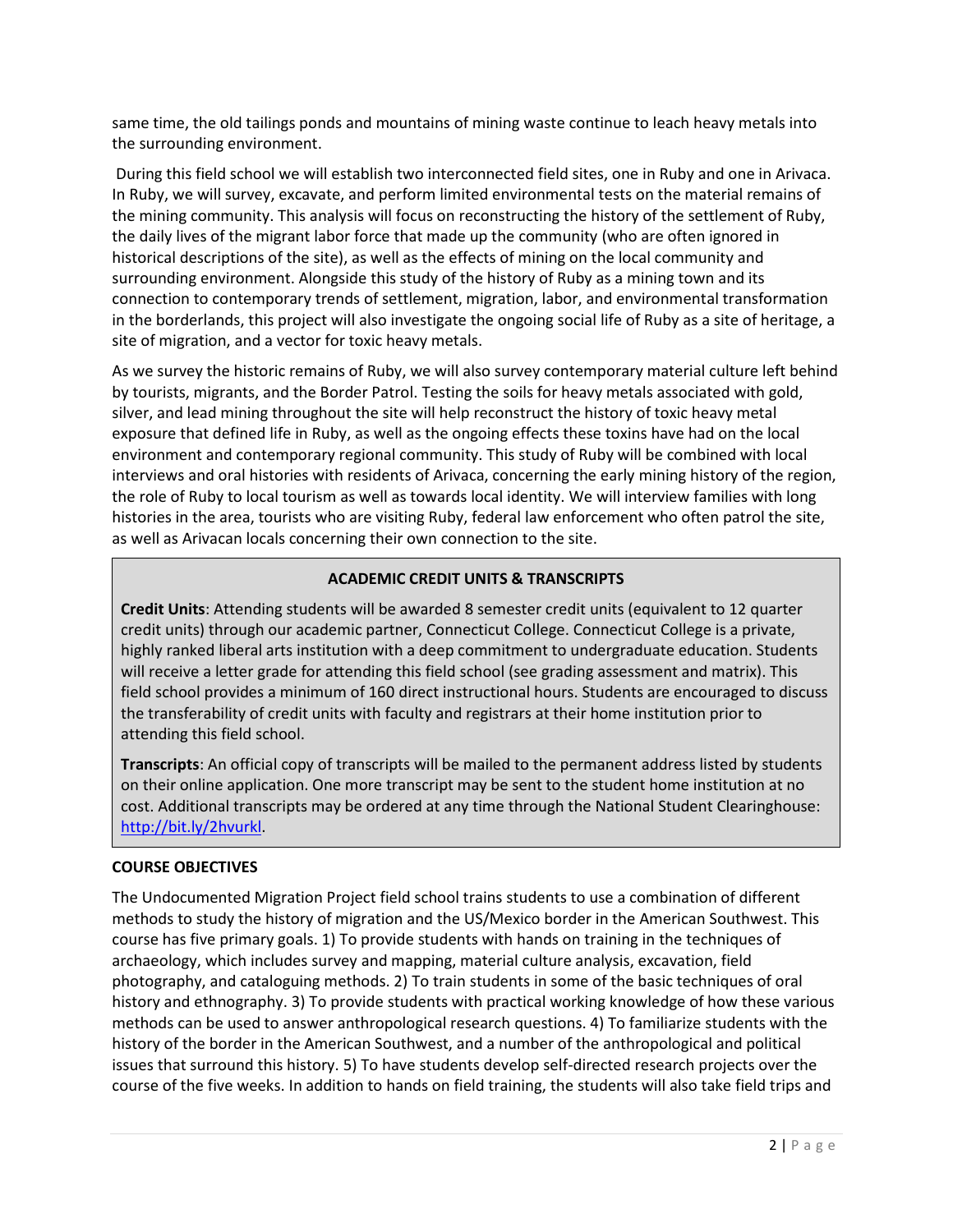meet with individuals involved with the history of migration and the borderlands. This will include trips down to the border wall in Sasabe and a migrant shelter in Nogales, Mexico.

## **PREREQUISITES**

There are no academic prerequisites for this field school. Furthermore, there are no expectations that students will have had any archaeological training prior to the field school. At the same time the field school will require students to come prepared for a very challenging environment. We will be doing hard physical activity during the summer in the Arizona desert. The weather will get extremely hot and the fieldwork will be physically demanding. Students are required to come into this field school equipped with an understanding of the challenges of this field school as well as an excitement to meet them.

## **DISCLAIMER – PLEASE READ CAREFULLY**

Our primary concern is with education. Traveling and conducting field research involves risk. Students interested in participating in any IFR program must weigh whether the potential risk is worth the value of education provided. While risk in inherent in everything we do, we take risk seriously. The IFR engages in intensive review of each field school location prior to approval. Once a program is accepted, the IFR reviews each program annually to make sure it complies with all our standards and policies, including student safety.

This field school will take place in a rugged and hot environment. During the summer temperatures in the Sonoran routinely break 110 degrees. The landscape also contains dangerous wildlife like rattle snakes and scorpions. Students will also be engaging with environmental collection of soils with potentially toxic heavy metals and will be required to follow all safety protocols that are designed to keep them safe in the field. Due to the dangers of this environment students will be expected to be attentive to the directions of field school staff at all times. Students are also expected to be respectful towards locals as well as towards their fellow students.

The IFR does not provide trip or travel cancellation insurance. We encourage students to explore such insurance on their own as it may be purchased at affordable prices[. Insuremytrip.com](http://www.insuremytrip.com/) or [Travelgurad.com](http://www.travelgurad.com/) are possible sites where field school participants may explore travel cancellation insurance quotes and policies. If you do purchase such insurance, make sure the policy covers the cost of both airfare and tuition. See thi[s Wall Street Journal article about travel insurance](https://ifrglobal.org/wp-content/uploads/2019/05/WSJ-04-03-19-Travel-Insurance.pdf) that may help you with to help to decide whether to purchase such insurance.

We do our best to follow schedule and activities as outlined in this syllabus. Yet local permitting agencies, political, environmental, personal or weather conditions may force changes. This syllabus, therefore, is only a general commitment. Students should allow flexibility and adaptability as research work is frequently subject to change.

If you have any medical concerns, please consult with your doctor. For all other concerns, please consult with the project directors.

## **LEARNING OUTCOMES**

By the end of the field school, students will:

- Have experience in archaeological excavation techniques, as well as archaeological field drawing and mapping.
- Be able to take detailed archaeological field notes.
- Have experience analyzing, identifying, and cataloguing historic and contemporary material culture.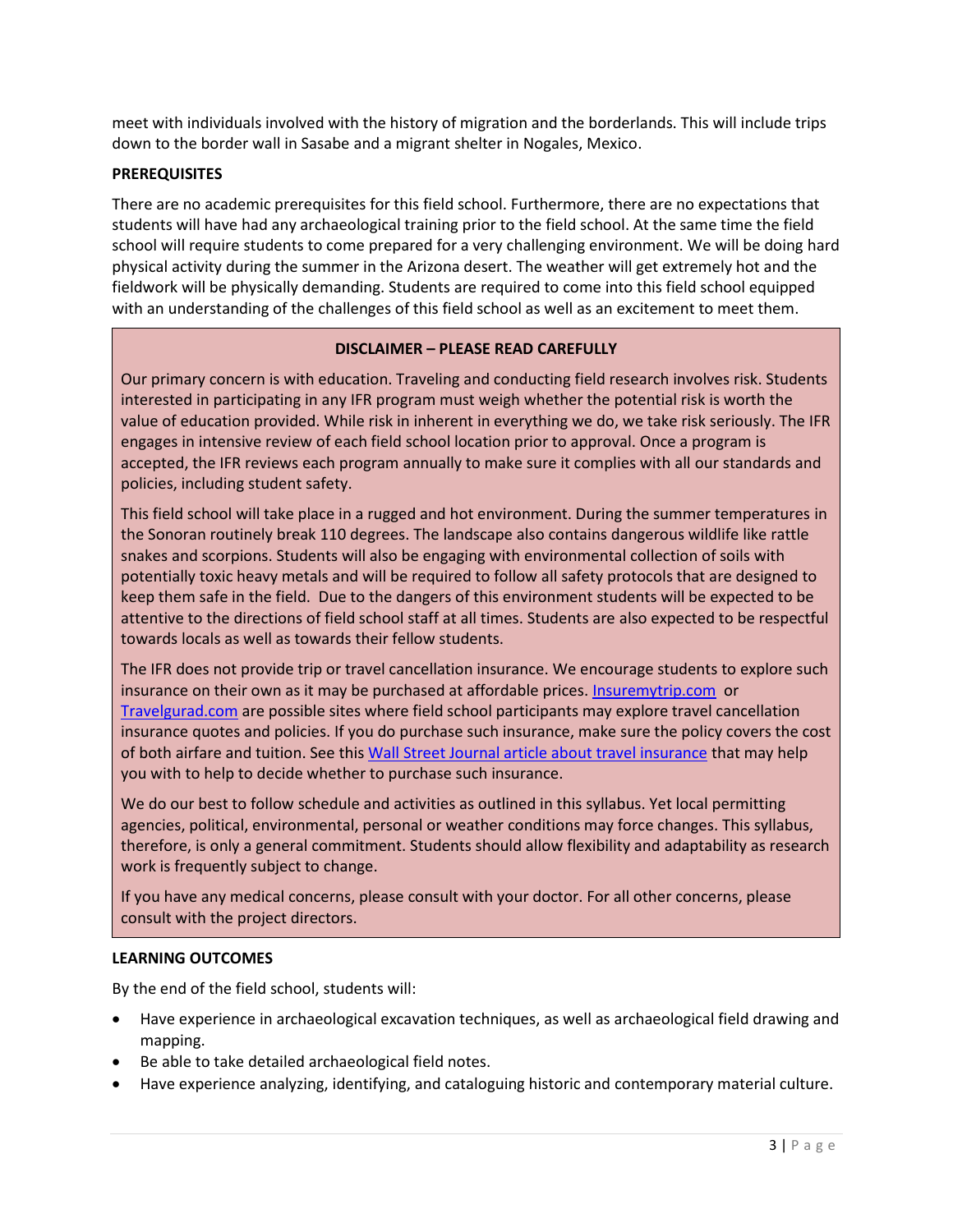- Learn the basics of ethnographic data collection including interviewing, audio recording, coding of audio and photographic data, and ethnographic note taking.
- Learn the basics of field photography.

# **GRADING MATRIX**

- A. **Daily participation in field activities including survey, excavation, administering interviews, notetaking, mapping, cleaning and analyzing artifacts (40% of grade).**
- B. **Laboratory Work (10% of Grade):** Each week students will spend a day in the laboratory working on various tasks. This will include analyzing material culture and organizing databases used to store spatial data, photographic data, audio data, and any other information collected by the field school. Students will work closely with the lab staff to analyze and enter field school data. Students will be evaluated on their active participation in these activities including keeping a detailed journal of their tasks accomplished and skills learned.
- C. **Discussion of Readings and Field Activities (10% of Grade):** Each Monday, students will meet with instructors and TAs for a lecture/seminar to discuss the assigned readings. Two students each night will be assigned to lead group discussions. Students will be expected to read all assigned articles and write notes in their journals for each article. Students will be evaluated based on their oral comments made during group discussion, as well as written comments in their journals. Both written and oral comments should not merely summarize the readings but make a substantive comment that demonstrate critical analysis and engagement of these readings to the broader themes of the field school.
- D. **Daily Field and Lab Journals (20%):** Students are expected to keep a detailed daily journal for five weeks on the different activities the students are involved with. Students should not just describe what they did, but what they are learning and how the activities they engage with are connected to the broader themes of the fieldwork and the theoretical themes raised in the readings and discussion.
- E. **Independent Student Projects (20%):** Every student will design and carry out an individual research project during the five weeks of the field school.
	- a. During the first week of the field school students will meet with instructors to discuss research interests and potential research topics. They will hand in a **single page research proposal** by the beginning of second week that lays out what they plan to do and how they plan to do it.
	- b. Throughout the five weeks of the field school students will carry out this research plan alongside their regular field school responsibilities. Students will meet with the TAs/instructors by the beginning of fourth week to make sure their project is on track.
	- c. **Final Presentation-** At the end of the last week students will give a 15 minute long PowerPoint presentation that describes their research question and how they answered it.

## **TRAVEL & MEETING POINT**

We suggest you hold purchasing your airline ticket until six (6) weeks prior to departure date. Natural disasters, political changes, weather conditions and a range of other factors may require the cancelation of a field school. The IFR typically takes a close look at local conditions 6-7 weeks prior to program beginning and make Go/No Go decisions by then. Such time frame still allows the purchase deeply discounted airline tickets while protecting students from potential loss if airline ticket costs if we decide to cancel a program.

All students will fly down to Tucson International Airport (TUS). Students will be picked up at the airport by the instructors. From the airport students will be driven to Arivaca.

If you missed your connection or your flight is delayed, please call, text or email project director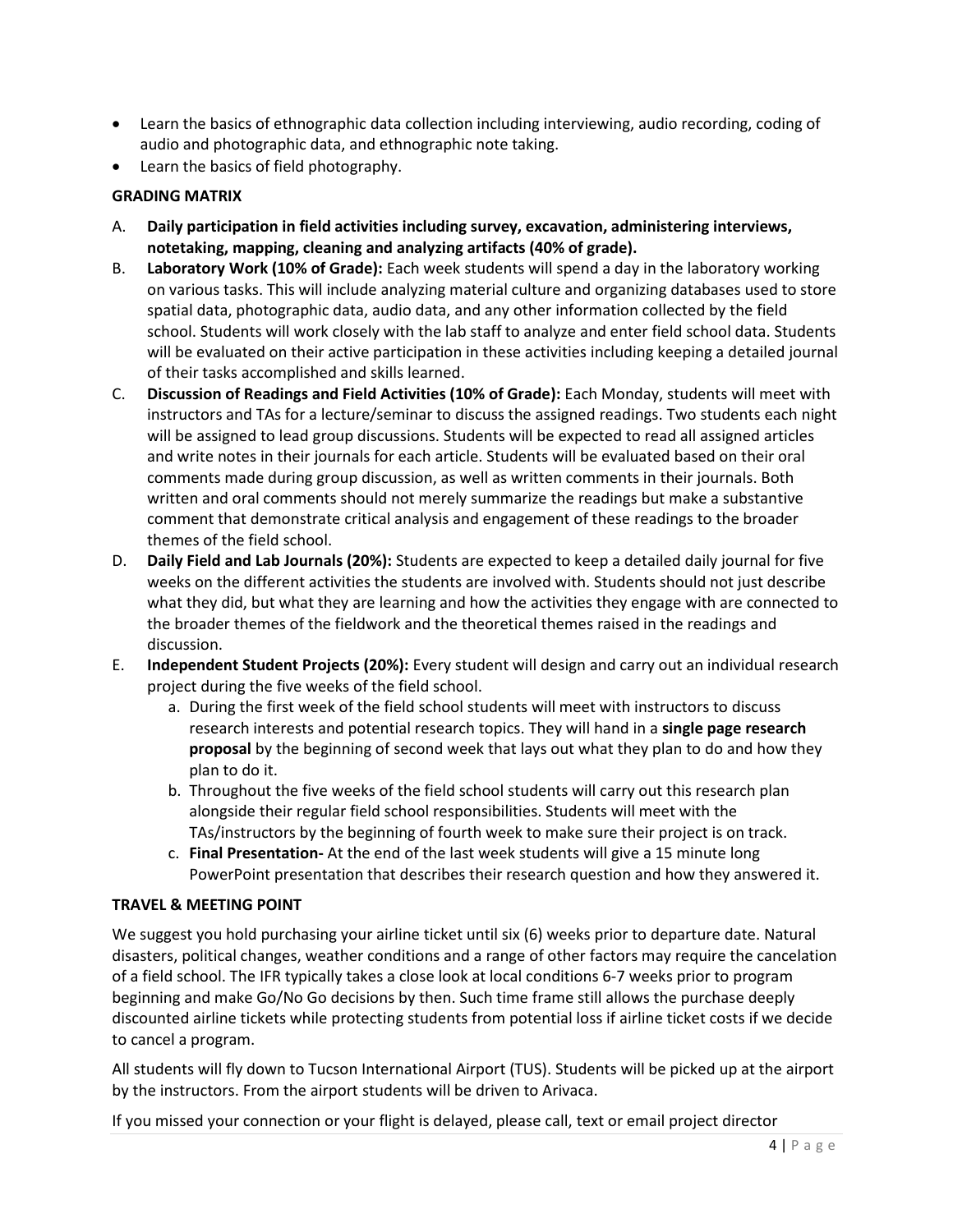immediately. A local emergency cell phone number will be provided to all enrolled students.

# **VISA REQUIREMENTS**

As this field school will be in the United States there are no Visa requirements for U.S. citizens. Citizens of other countries are asked to check the embassy website page at their home country for specific visa requirements.

## **ACCOMMODATIONS**

Students and instructors will stay in the Arivaca Action Center, a multipurpose facility and community center that has been the base of operations for UMP field work since 2012. In this community center students will share unfurnished private rooms and should bring sleeping bags. The project will provide foam mattresses for all students to sleep on.

## **COURSE SCHEDULE**

All IFR field school begins with safety orientation. This orientation includes proper behavior at the field area, proper clothing, local cultural sensitivities and sensibilities, potential fauna and flora hazards, review IFR harassment and discrimination policies and review of the student Code of Conduct.

| Week         | Date          | Day of Week | Activity                  | Lecture                  | Readings                |
|--------------|---------------|-------------|---------------------------|--------------------------|-------------------------|
| $\mathbf{1}$ | May 24        | Sunday      | Student Arrival and       |                          |                         |
|              |               |             | Travel to Arivaca.        |                          |                         |
|              |               |             | <b>Welcome Dinner</b>     |                          |                         |
| $\mathbf{1}$ | May 25        | Monday      | Research/Safety           | What are we Doing        | Selections from Land of |
|              |               |             | <b>Orientation: Town</b>  | Here?                    | <b>Open Graves</b>      |
|              |               |             | and Lab.                  | Undocumented             | Alfredo Gonzalez-Ruibal |
|              |               |             |                           | <b>Migration Project</b> | "Time to Destroy: An    |
|              |               |             |                           | and Archaeology of       | Archaeology of          |
|              |               |             |                           | the Contemporary         | Supermodernity"         |
| $\mathbf{1}$ | <b>May 26</b> | Tuesday     | Research/Safety           | History of Arivaca,      | Selections from Ruby:   |
|              |               |             | Orientation: Ruby         | Ruby, and the            | Mining Mayhem and       |
|              |               |             | <b>Site Visit</b>         | Arizona                  | Murder                  |
|              |               |             |                           | <b>Borderlands</b>       |                         |
| $\mathbf{1}$ | May 27        | Wednesday   | Archaeological            |                          | K. Feder "Site Survey"  |
|              |               |             | Survey and                |                          |                         |
|              |               |             | Mapping                   |                          |                         |
|              |               |             | Practicum in Ruby         |                          |                         |
| $\mathbf{1}$ | May 28        | Thursday    | Field Work:               |                          |                         |
|              |               |             | Ruby-Survey               |                          |                         |
|              |               |             | Arivaca-Getting           |                          |                         |
|              |               |             | acquainted with<br>locals |                          |                         |
|              |               |             | Field Work:               |                          |                         |
| $\mathbf{1}$ | May 29        | Friday      | Ruby-Survey               |                          |                         |
|              |               |             | Arivaca-Getting           |                          |                         |
|              |               |             | acquainted with           |                          |                         |
|              |               |             | locals                    |                          |                         |
| $\mathbf{1}$ | May 30        | Saturday    | Field Work:               |                          |                         |
|              |               |             | Ruby-Survey               |                          |                         |
|              |               |             | Arivaca-Getting           |                          |                         |
|              |               |             | acquainted with           |                          |                         |
|              |               |             | locals                    |                          |                         |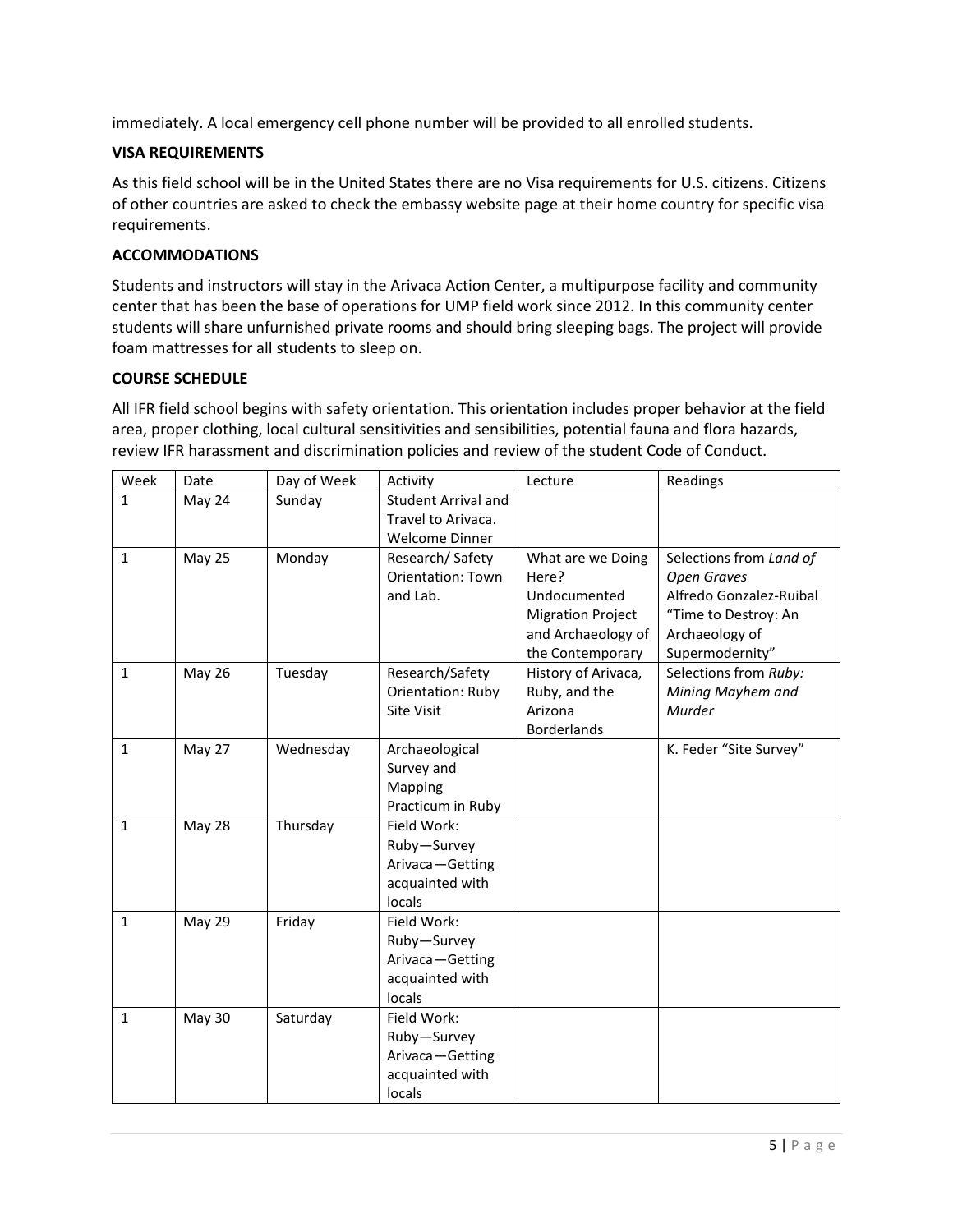| $\overline{2}$ | <b>May 31</b> | Sunday    | Day Off (Field Trip |                    |                          |
|----------------|---------------|-----------|---------------------|--------------------|--------------------------|
|                |               |           | to Border Wall in   |                    |                          |
|                |               |           | Sasabe)             |                    |                          |
| $\overline{2}$ | June 1        | Monday    | Field Work:         | Ethnographic       | Micaela Di Leonardo      |
|                |               |           | Ruby-Excavations    | Interview and Oral | "Oral History as         |
|                |               |           | Arivaca-            | <b>Histories</b>   | Ethnographic Encounter"  |
|                |               |           | Interviews          |                    | Mike Allen "Ethnographic |
|                |               |           |                     |                    | Interview"               |
| $\overline{2}$ | June 2        | Tuesday   | Field Work:         |                    |                          |
|                |               |           | Ruby-Excavations    |                    |                          |
|                |               |           | Arivaca-            |                    |                          |
|                |               |           | Interviews          |                    |                          |
| $\overline{2}$ | June 3        | Wednesday | Field Work:         |                    |                          |
|                |               |           | Ruby-Excavations    |                    |                          |
|                |               |           | Arivaca-            |                    |                          |
|                |               |           | Interviews          |                    |                          |
| $\overline{2}$ | June 4        | Thursday  | Field Work:         |                    |                          |
|                |               |           | Ruby-Excavations    |                    |                          |
|                |               |           | Arivaca-            |                    |                          |
|                |               |           | Interviews          |                    |                          |
| $\overline{2}$ | June 5        | Friday    | Field Work:         |                    |                          |
|                |               |           | Ruby-Excavations    |                    |                          |
|                |               |           | Arivaca-            |                    |                          |
|                |               |           | Interviews          |                    |                          |
| $\overline{2}$ | June 6        | Saturday  | Field Trip to       |                    |                          |
|                |               |           | Nogales             |                    |                          |
| 3              | June 7        | Sunday    | Day Off             |                    |                          |
| $\overline{3}$ | June 8        | Monday    | Field Work:         | Archaeology of     | Paul Shackel             |
|                |               |           | Ruby-Excavations    | Labor              | "Introduction" and       |
|                |               |           | Arivaca-            |                    | "Chapter 5" in The       |
|                |               |           | Interviews          |                    | Archaeology of American  |
|                |               |           |                     |                    | Labor                    |
|                |               |           |                     |                    | Randy McGuire "Building  |
|                |               |           |                     |                    | a Working Class          |
|                |               |           |                     |                    | Archaeology"             |
| 3              | June 9        | Tuesday   | Field Work:         |                    |                          |
|                |               |           | Ruby-Excavations    |                    |                          |
|                |               |           | Arivaca-            |                    |                          |
|                |               |           | Interviews          |                    |                          |
| 3              | June 10       | Wednesday | Field Work:         |                    |                          |
|                |               |           | Ruby-Excavations    |                    |                          |
|                |               |           | Arivaca-            |                    |                          |
|                |               |           | Interviews          |                    |                          |
| 3              | June 11       | Thursday  | Field Work:         |                    |                          |
|                |               |           | Ruby-Excavations    |                    |                          |
|                |               |           | Arivaca-            |                    |                          |
|                |               |           | Interviews          |                    |                          |
| 3              | June 12       | Friday    | Field Work:         |                    |                          |
|                |               |           | Ruby-Excavations    |                    |                          |
|                |               |           | Arivaca-            |                    |                          |
|                |               |           | Interviews          |                    |                          |
| $\mathbf{3}$   | June 13       | Saturday  | Field Work:         |                    |                          |
|                |               |           | Ruby-Excavations    |                    |                          |
|                |               |           |                     |                    |                          |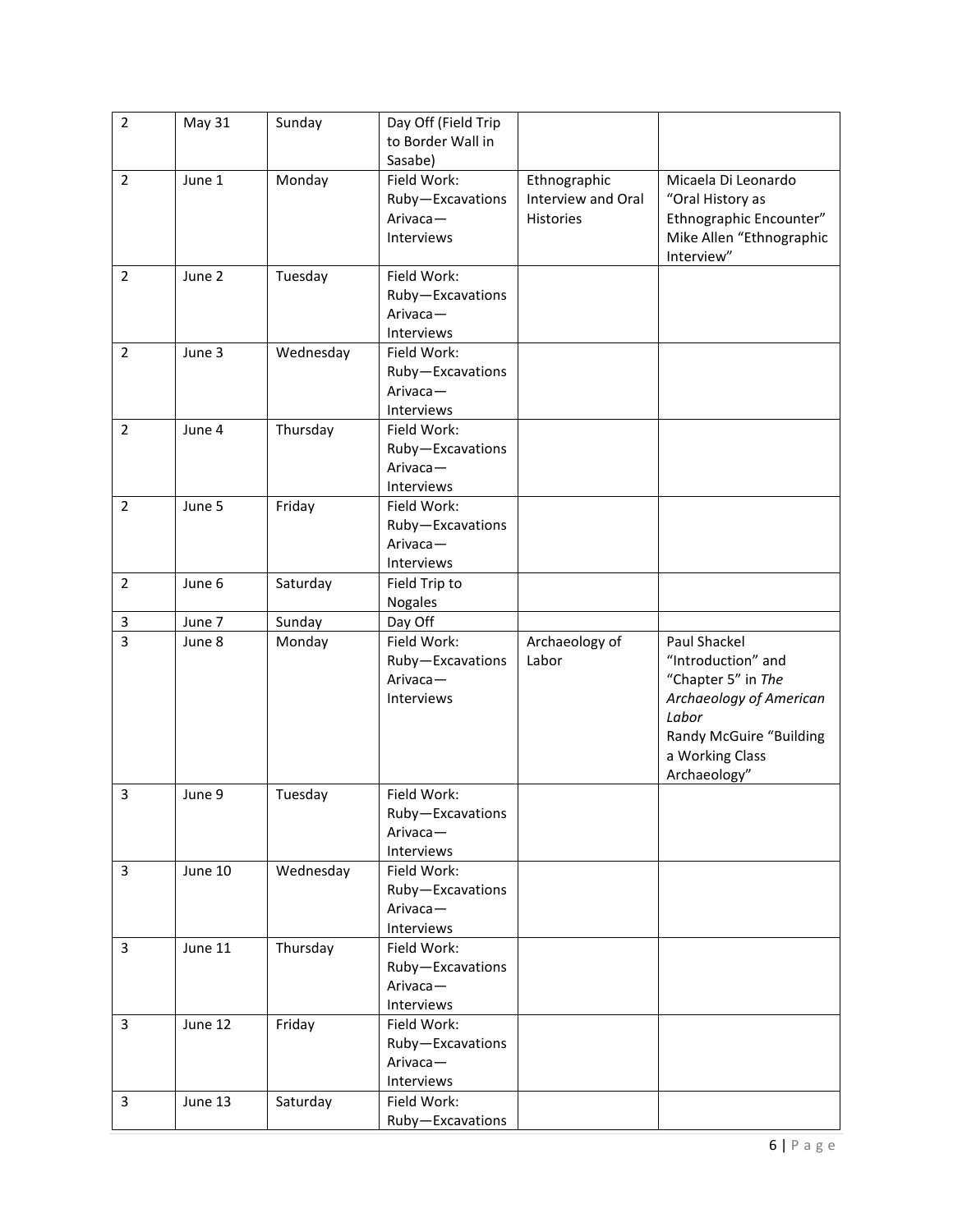|                         |         |           | Arivaca-              |                    |                                 |
|-------------------------|---------|-----------|-----------------------|--------------------|---------------------------------|
|                         |         |           | Interviews            |                    |                                 |
| 3                       | June 14 | Sunday    | Day Off               |                    |                                 |
| $\overline{\mathbf{4}}$ | June 15 | Monday    | Field Work:           | Archaeology of     | Haeden Stewart "Life on         |
|                         |         |           | Ruby-Excavations      | Industrialization, | the Fenceline"                  |
|                         |         |           | $Airvaca -$           | Environmental      | Peter Murphy and                |
|                         |         |           | Interviews            | Degradation        | Patricia Wiltshire              |
|                         |         |           |                       |                    | "Introduction" The              |
|                         |         |           |                       |                    | Environmental                   |
|                         |         |           |                       |                    | Archaeology of Industry         |
| $\overline{4}$          | June 16 | Tuesday   | Field Work:           |                    |                                 |
|                         |         |           | Ruby-Excavations      |                    |                                 |
|                         |         |           | Arivaca-              |                    |                                 |
|                         |         |           | Interviews            |                    |                                 |
| 4                       | June 17 | Wednesday | Field Work:           |                    |                                 |
|                         |         |           | Ruby-Excavations      |                    |                                 |
|                         |         |           | Arivaca-              |                    |                                 |
|                         |         |           | Interviews            |                    |                                 |
| 4                       | June 18 | Thursday  | Field Work:           |                    |                                 |
|                         |         |           | Ruby-Excavations      |                    |                                 |
|                         |         |           | Arivaca-              |                    |                                 |
|                         |         |           | Interviews            |                    |                                 |
| 4                       | June 19 | Friday    | Field Work:           |                    |                                 |
|                         |         |           | Ruby-Excavations      |                    |                                 |
|                         |         |           | Arivaca-              |                    |                                 |
|                         |         |           | Interviews            |                    |                                 |
| $\overline{4}$          | June 20 | Saturday  | Independent           |                    |                                 |
|                         |         |           | Project Work Day      |                    |                                 |
| 4                       | June 21 | Sunday    | Day Off               |                    |                                 |
| 5                       | June 22 | Monday    | Field Work:           | Heritage of the    | Mike Davis "Dead West"          |
|                         |         |           | Ruby-Excavations      | Frontier, the Old  | Nathalie Massip "The            |
|                         |         |           | Arivaca-              | West               | Role of the West in the         |
|                         |         |           | <b>Interviews</b>     |                    | <b>Construction of American</b> |
|                         |         |           |                       |                    | Identity"                       |
| 5                       | June 23 | Tuesday   | Field Work:           |                    |                                 |
|                         |         |           | Ruby-Excavations      |                    |                                 |
|                         |         |           | Arivaca-              |                    |                                 |
|                         |         |           | Interviews            |                    |                                 |
| 5                       | June 24 | Wednesday | Field Work:           |                    |                                 |
|                         |         |           | Ruby-Excavations      |                    |                                 |
|                         |         |           | Arivaca-              |                    |                                 |
|                         |         |           | Interviews            |                    |                                 |
| 5                       | June 25 | Thursday  | Last Field Day        |                    |                                 |
| 5                       | June 26 | Friday    | Independent           |                    |                                 |
|                         |         |           | Project Work day      |                    |                                 |
| 5                       | June 27 | Saturday  | Student               |                    |                                 |
|                         |         |           | Presentations/        |                    |                                 |
|                         |         |           | Cleaning/Packing/     |                    |                                 |
|                         |         |           | End of Season         |                    |                                 |
|                         |         |           | Party                 |                    |                                 |
| 5                       | June 28 | Sunday    | <b>Students Leave</b> |                    |                                 |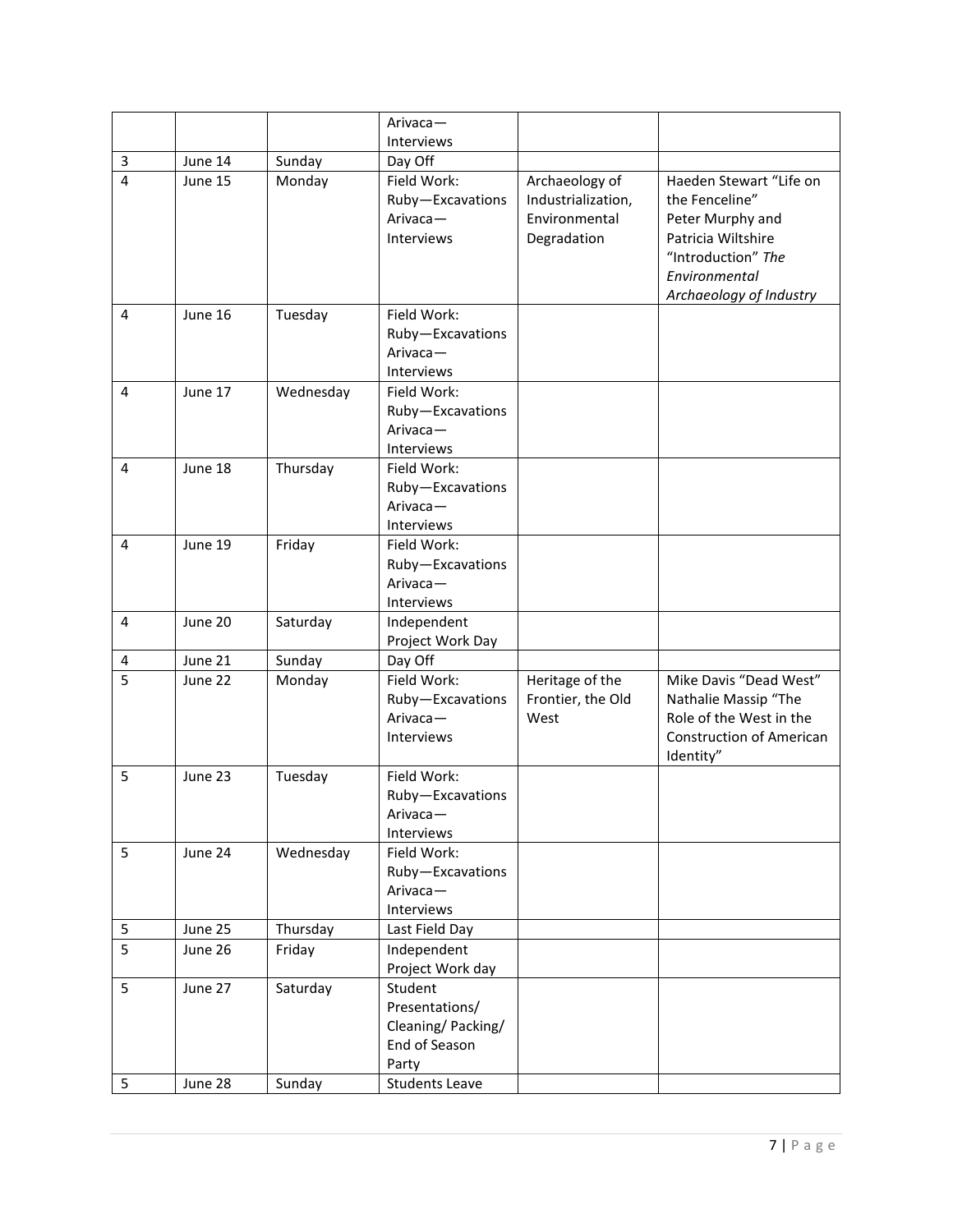#### **EQUIPMENT LIST**

- Sleeping bag
- Pillow
- Sunscreen
- Wide Brimmed hat
- Sunglasses
- 2 Water bottles
- Trowel
- Measuring Tape

# **REQUIRED READINGS**

■ Pens/Pencils

- Sharpie
- Gloves
- Backpack
- Flashlight
- Field Clothes: Long pants, long breathable shirts, hiking shoe

PDF files of all mandatory readings will be provided to enrolled students via a shared Dropbox folder.

Allen, Mike 2017 "Ethnographic Interview" *Sage Encyclopedia of Communication Research Methods.* (5 pages)

Ascarza, William 2011 *Southeastern Arizona Mining Towns.* Pages 27-47. Arcadia Publishing.

Barkan, Elliott 2007 *From All Points: America's Immigrant West, 1870s-1952.* Pages 1-23, 60-69, 81-89, 319-333. Indiana University Press.

Bryan, William 1988 "The Mining Frontier of the American West". *OAH Magazine of History.* 3(2):11-14

Davis, Mike 1993 "Dead West: Ecocide in Marlborough Country". *New Left Review.* 1/200: 1-20.

De Leon, Jason 2015 *Land of Open Graves.* Pages 1-62. University of California Press.

Di Leonardo, Micaela 1987 "Oral History as Ethnographic Encounter". *Oral History Review*. 15(1):1-20.

Esparza, Adrian and Angela Donelson 2008 "A Brief History of the US-Mexico Border Region". *Colonias in Arizona and New Mexico.* Pages 13- 28. The University of Arizona Press.

Feder, K. L.

2009 "Site Survey". in *Field Methods in Archaeology*, eds. T.R. Hester, H.J. Shafer, and K.L. Feder. Pages 41‐68. Left Coast Press, Walnut Creek.

González-Ruibal, Alfredo 2008 "Time to Destroy: An Archaeology of Supermodernity". Current Anthropology 49(2):247-279.

#### Massip, Nathalie

2012 "The Role of the West in the Construction of American Identity". *Caliban.* 31:239-248.